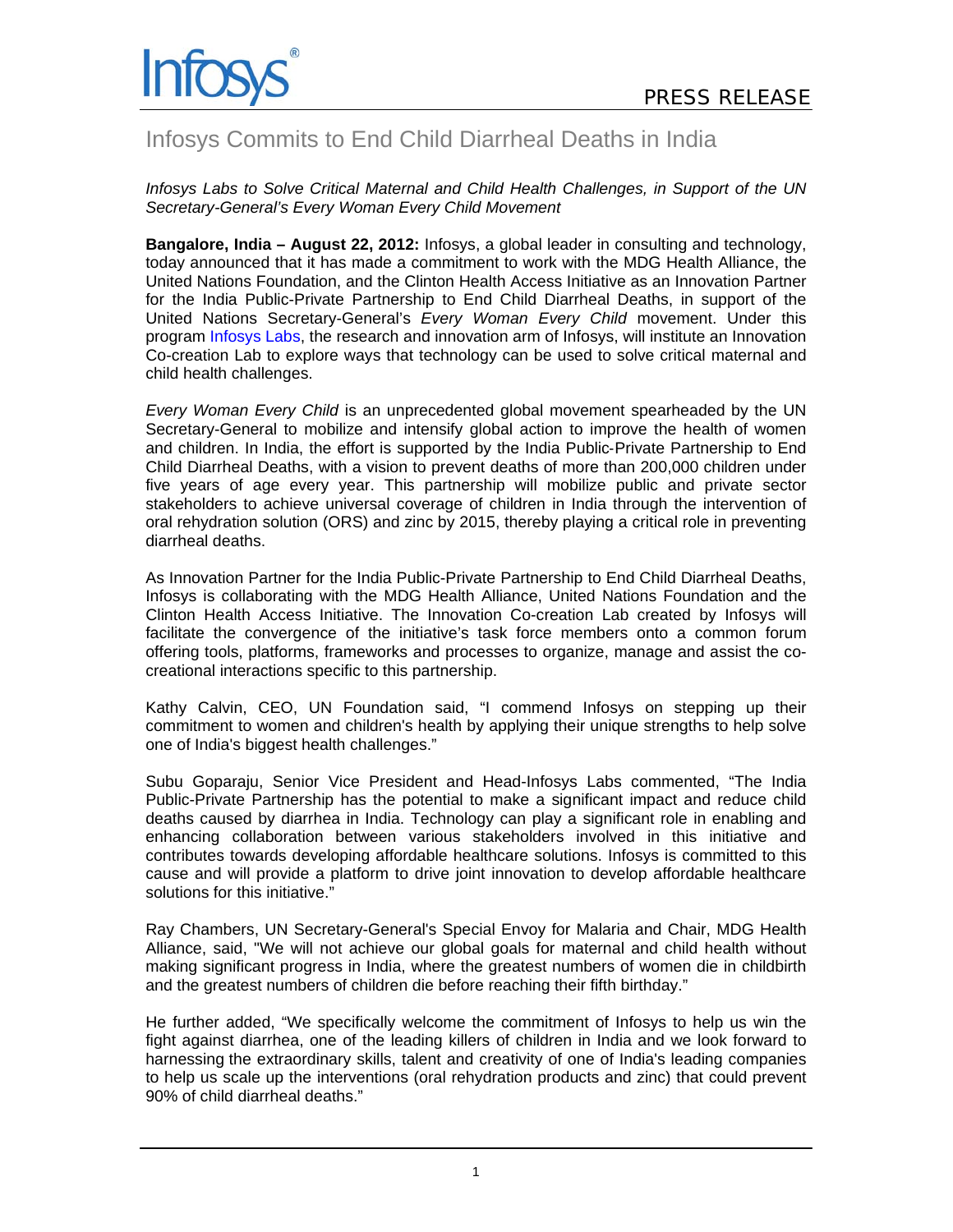

Infosys Labs, the research and innovation arm of Infosys drives research across the [Building](http://www.infosys.com/building-tomorrows-enterprise/pages/index.aspx)  [Tomorrow's Enterprise](http://www.infosys.com/building-tomorrows-enterprise/pages/index.aspx) mega trends that have the potential to transform client business. Healthcare economy is one of these mega trends which impacts both consumers as well enterprises. One of Infosys Labs' focus areas is addressing the challenge of delivering affordable, preventive and patient centric healthcare.

## **About Infosys**

Many of the world's most successful organizations rely on the 151,000 people of Infosys to deliver measurable business value. Infosys provides business consulting, technology, engineering and outsourcing services to help clients in over 30 countries build tomorrow's enterprise. Mr. N. R. Narayana Murthy, Chairman Emeritus and Founder of Infosys, sits on the Board of Directors of the United Nations Foundation. For more information about Infosys (NASDAQ: INFY), visit www.infosys.com

#### **Safe Harbor**

Certain statements in this release concerning our future growth prospects are forwardlooking statements, which involve a number of risks and uncertainties that could cause actual results to differ materially from those in such forward-looking statements. The risks and uncertainties relating to these statements include, but are not limited to, risks and uncertainties regarding fluctuations in earnings, fluctuations in foreign exchange rates, our ability to manage growth, intense competition in IT services including those factors which may affect our cost advantage, wage increases in India, our ability to attract and retain highly skilled professionals, time and cost overruns on fixed-price, fixed-time frame contracts, client concentration, restrictions on immigration, industry segment concentration, our ability to manage our international operations, reduced demand for technology in our key focus areas, disruptions in telecommunication networks or system failures, our ability to successfully complete and integrate potential acquisitions, liability for damages on our service contracts, the success of the companies in which Infosys has made strategic investments, withdrawal or expiration of governmental fiscal incentives, political instability and regional conflicts, legal restrictions on raising capital or acquiring companies outside India, and unauthorized use of our intellectual property and general economic conditions affecting our industry. Additional risks that could affect our future operating results are more fully described in our United States Securities and Exchange Commission filings including our Annual Report on Form 20-F for the fiscal year ended March 31, 2012 and on Form 6-K for the quarters ended September 30, 2011, December 31, 2011 and June 30, 2012.These filings are available at www.sec.gov. Infosys may, from time to time, make additional written and oral forwardlooking statements, including statements contained in the company's filings with the Securities and Exchange Commission and our reports to shareholders. The company does not undertake to update any forward-looking statements that may be made from time to time by or on behalf of the company.

## **About** *Every Woman Every Child*

Launched by UN Secretary-General Ban Ki-moon during the United Nations Millennium Development Goals Summit in September 2010, *Every Woman Every Child* aims to save the lives of 16 million women and children by 2015. It is an unprecedented global movement that mobilizes and intensifies international and national action by governments, multilaterals, the private sector and civil society to address the major health challenges facing women and children around the world. *Every Woman Every Child* puts into action the *Global Strategy for Women's and Children's Health*, which presents a roadmap on how to enhance financing, strengthen policy and improve service on the ground for the most vulnerable women and children.

For more information visit: www.everywomaneverychild.org.